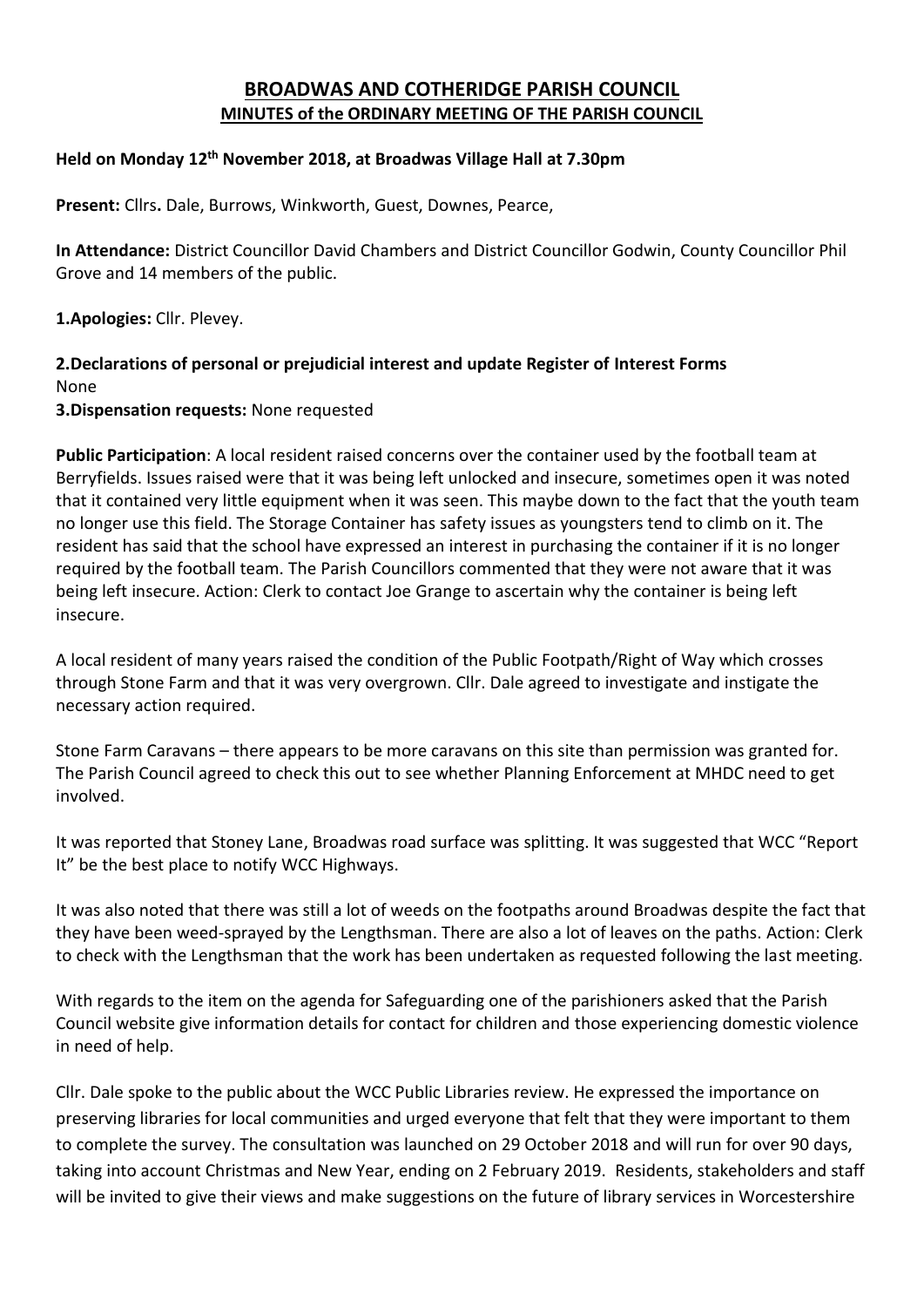based upon the recommendations in the Cabinet report. Local communities will be given an opportunity to comment on options for their local library and to put forward other ideas on library provision.

The consultation is aimed at all Worcestershire residents and approaches will be taken to encourage responses from residents who are not library customers and from groups who are less likely to respond.

## **4**. **County and District Councillors reports**:

Copy of County Councillor Grove's reports attached appended to these minutes.

District Cllr. Chambers reported that Duncan Rudge of MHDC who was due to attend the meeting to deliver a talk on "Permission in Principle" (an alternative way of gaining planning permission for housingled development). However, he was leading a large presentation at Newlands Parish in Malvern and would therefore attend our next available meeting to deliver this discussion.

10<sup>th</sup> October was the 3<sup>rd</sup> year for Local Democracy Day for MHDC and over 30 children took part throughout the day. The event was considered a great success engaging with schools and young people.

A flyer was passed around the public entitled "Protect Your Farm". The free marketplace event is taking place on Thursday 22 November 2018, between 4-7pm in the Lindon Suite at the Three Counties Showground (WR13 6NW). All members of the rural business and farming community are invited, where you will have the opportunity to ask any questions and receive advice on a number of issues, including **business and rural crime & property protection**, **wellbeing & farm safety**, and **economy & finance** from a number of key organisations.

Christmas waste collection dates have now been issued by MHDC.

Cllr. Dale asked a question on planning regarding redundant buildings and whether the Councils can compulsory purchase such buildings to restore and bring them back into use. Cllr. Chambers commented that in discussions with CEO from Wychavon District Council he was assured that a concerted effort is going to be made in the coming years to ensure that there is an impetus to address these issues.

**5. Minutes of the ordinary parish Council meeting held on October 8 th 2018:** these were considered, Cllr. Dale Proposed and Cllr. Winkworth Seconded that they be approved. All in favour. They were duly signed as a true record and dated by the Chairman.

## **6.Matters Arising**: -

A general problem with weeds at the back of the footpaths and in the road verges which needs addressing. *The Clerk spoke to the Lengthsman* who has the necessary Weed-spray licence and he dealt with the weedspraying and cutting of verges as requested.

Hedges on Stoney Ley overgrown. On the 9<sup>th</sup> October the Clerk discussed this with the Lengthsman who said that the hedge on Stony Ley on left belonging to new build is one he cuts and is paid for jointly by the residents and the one on the right opposite he also cuts and the occupant pays him directly. He has assured us these will be trimmed this month.

**Berryfields Fireworks and Bonfire Event** Saturday 10<sup>th</sup> November. Actioned by the Clerk on the 9<sup>th</sup> October. *Organisers assured the Parish Council that this was taken care of.*

## **7. Correspondence:**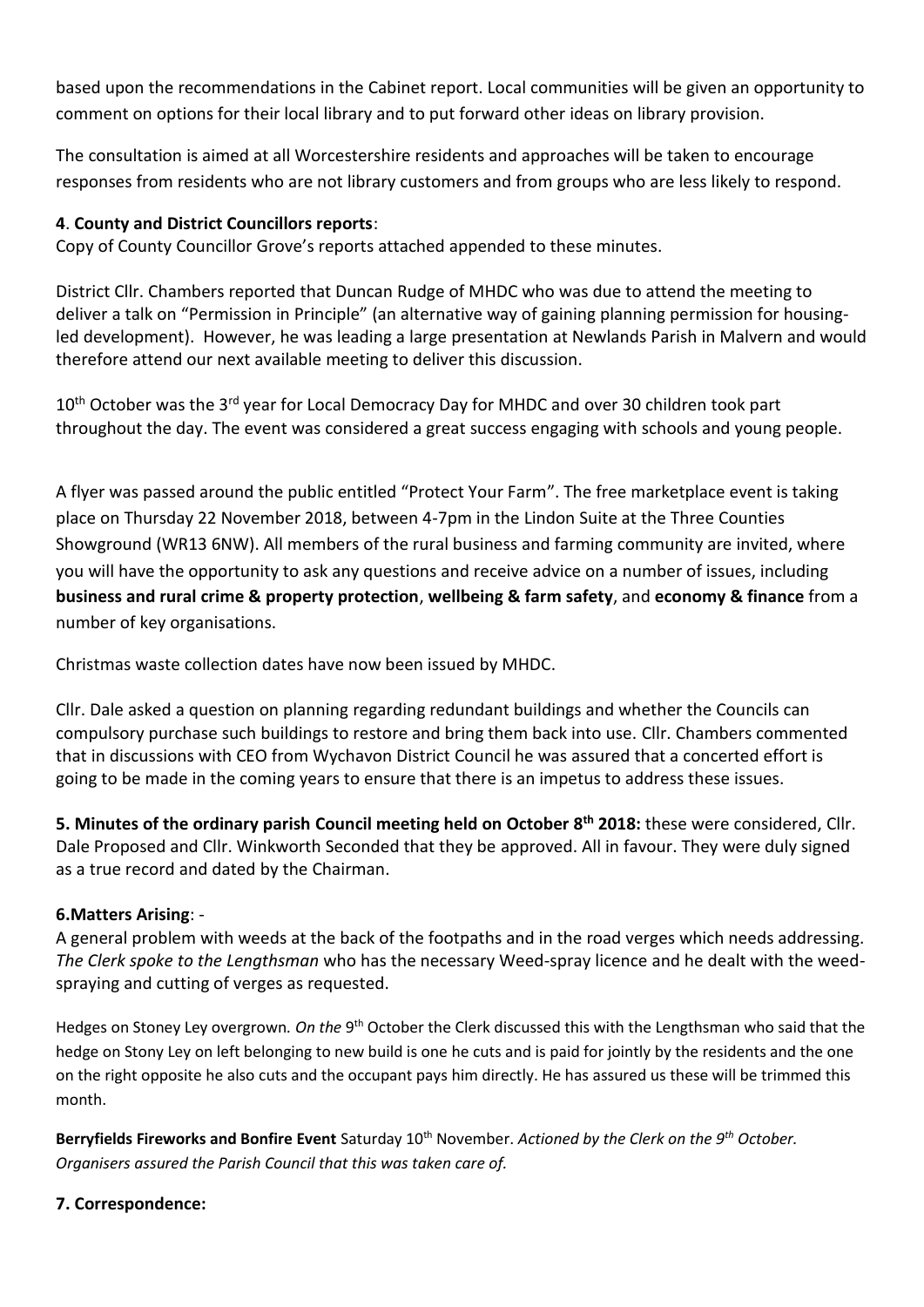Email – 11/10/18- Worcestershire County Council has set up a Bus Scrutiny Task Group. *'to investigate the current bus and community/alternative transport provision, including the availability of transport at crucial times of day to get to work, to school or college, to medical appointments and for shopping'.* The Task Group would like to hear the views of parish councils. If you would like to provide a written submission. **Councillors and the public were encouraged to give their views.**

Email- 29/10/18- Resident Little Green- Regarding difficulty in safely accessing the A44 towards Leominster when turning right from the Broadwas end of Butts Bank. The hedge on the Teme side of the A44 has grown so tall that it obscures all but high sided vehicles travelling from the direction of Worcester making it dangerous to turn right from Weston Hill. *Action: Cllr. Downes to contact the hedge owner to discuss.*

Email- PUBLIC NOTICE- Road Traffic Regulation Act 1984- (C2240 Broadgreen, Broadwas)(Temporary Closure) Order 2018 to close that part of C2240 Broadgreen, Broadwas from its junction with U62200 Broadgreen to its junction with C2066 Cobblers Corner in order to facilitate BT Openreach works by Grub Construction Ltd- Duration 6 days Commencing 3 December 2018**. Noted.**

Email  $6<sup>th</sup>$  November – request for Dog Fouling Bin to be placed at a convenient position on the public footpath that runs behind Orchard Cottage, Broadgreen. *Action: Cllr. Winkworth to investigate and report back.*

Extending HLS agreement for another 4 years- emails 9/11/18 re Broad Green Common – Expression of Interest Form sent to extend the agreement. **The Clerk has completed the necessary forms to extend the agreement.**

## **8**. **Planning. – Report from Cllr. Pearce**

**Application No 18/01108:** Round Hill Cottage Little Green Broadwas – Proposed demolition of existing single storey extension and erection of new two storey extension and detached double garage. Response submitted raising no objections to proposed extension but expressing concern regarding the mass and height of the garage.

**Application No 18/01117:** Broad Oak Broadwas – Proposed first floor extension. Approved by MHDC.

**Application No 18/01282:** Upper Howsen Farm Cotheridge – Proposed demolition of existing farm buildings and use of site for 8 caravans/log cabins. It was agreed not to raise any objections to this applications but to request appropriate conditions in respect of landscaping, services etc.

**Application No 17/01090:** Field Ridge Bromyard Road Cotheridge (Appeal Ref APP/J1860/W/18/3199296) – Proposed erection of Light industrial/warehouse building. The appeal had been dismissed. Thanks were expressed to MHDC for their consistent stance in relation to this site.

**Application No 18/00184 (plus 16/00335 & 16/00353):** Little Lightwood Farm Cotheridge. Councillor Pearce said that just prior to the meeting, informal advice had been received from the Planning Officer at MHDC. The Planning officer's opinion was that on balance and subject to appropriate conditions all three applications should be approved. Councillor Pearce to circulate that advice to all Parish Councillors and then to agree a response with Councillor Dale.

**Appeal against Enforcement Action:** Elgar Coaches site, Lower Lightwood Farm Cotheridge – Various breaches including extension to building and use of former landscaped area for vehicle parking. The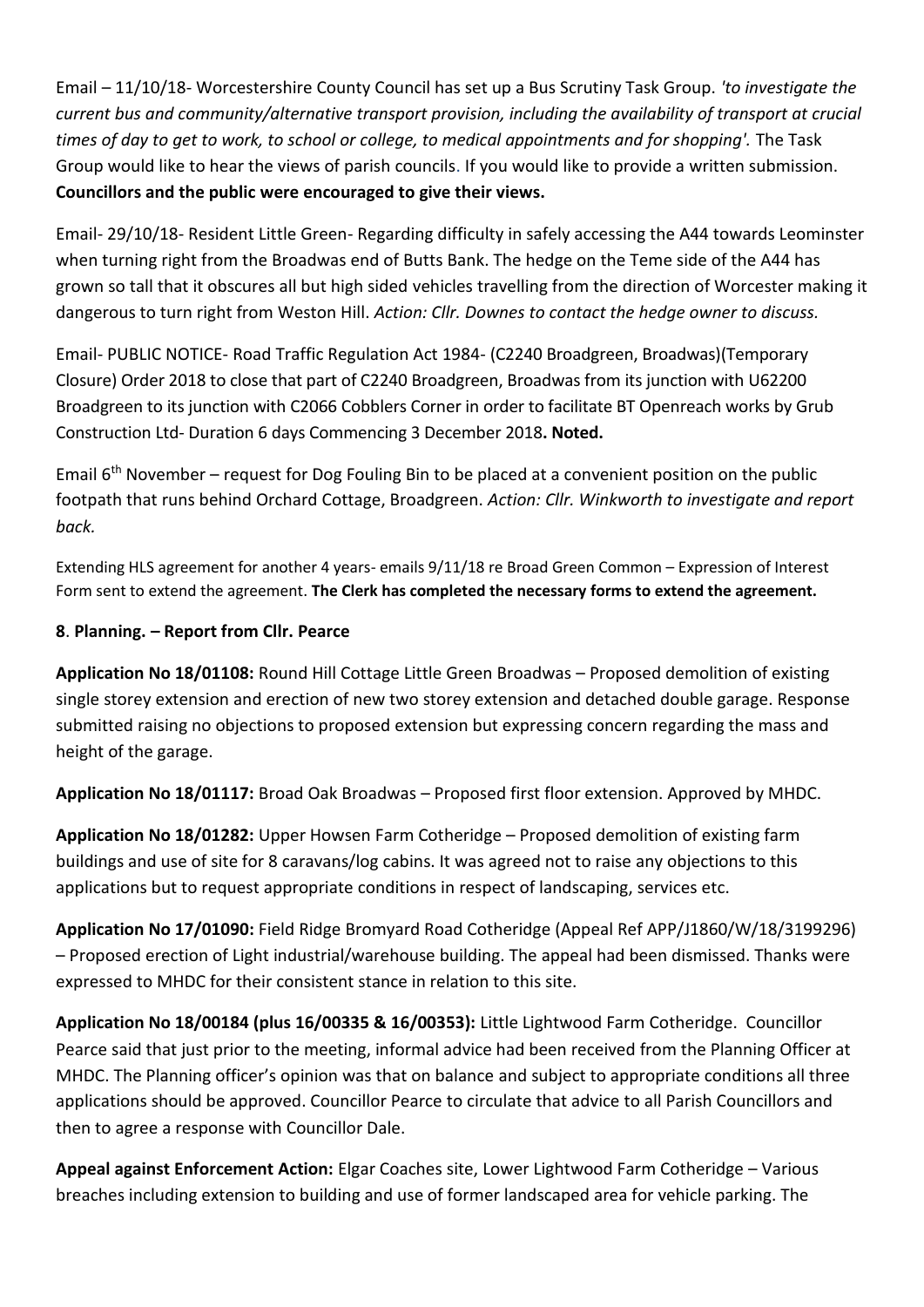Planning Inquiry is to be held at The Council House, Malvern on 05.12.2018 starting at 10.00 a.m. Councillor Pearce indicated that he intended to go the Inquiry.

**Revision of South Worcestershire Development Plan:** Councillor Pearce stated that, together with Councillor Dale, he had attended the Briefing Event for Town and Parish Councils. Councillor Dale had also attended one of the Public Briefings. Councillor Pearce said that the Briefing included clarification of the current position regarding the Village Facilities & Rural Transport Study. He had been assured that no decisions had yet been reached regarding the classification of settlements (including Broadwas) under the revised SWDP. The results of the survey had, however, demonstrated that many villages had suffered reduced services and public transport since 2011 when the previous survey had been carried out. This might mean that the definition of each Category of Settlement would change but also raised questions as to the sustainability of further development in rural areas.

**9. New Website:** Cllr. Dale reported that to date the website was going well. He reported that he would complete getting the website established and would then recruit a volunteer to maintain the website thereafter.

**10. Village Hall Extension update:** Cllr. Winkworth has chased up the contractor who originally gave a quote. This still stands although the contractor is currently awaiting surgery and therefore cannot complete any work at present. The Clerk to speak to a further contractor who has visited the site with a view to providing a quotation. Cllr. Plevey to provide further contacts to obtain further quotes.

**11. NDP Update: NDP Update:** The NDP Regulation 14 period has now ended. There were 87 pages of responses. The Working Group would report back to the Parish Council in January once these responses have been analysed and the NDP amended as appropriate. It is also hoped to agree at that meeting to submit the NDP to MHDC for Regulation 16 consultation. Data Orchard who had been providing consultancy advice to the Parish Council had advised that they were ceasing to offer this service with effect from 31 October 2018. It was agreed to use the service of Peter Yates, a planning consultant who had previously acted as a sub-consultant to Data Orchard. Mr Yates charges a lower hourly rate than Data Orchard but this partly reflects the fact that, whilst he provides advice in good faith, he does not carry professional indemnity insurance.

**12. S106 update: Funding for new track and equipment for Berryfields Playing Field:** Cllr. Dale reported that the Section 106 agreement was now signed and that funding has now been received for an All-Weather Track, Children's Go Wild Jungle Gym by the fence and Outside Gym equipment for Adults. Cllr. Plevey will co-ordinate this project and plans will move forward in the near future.

**13. Safeguarding in the Community:** Update delivered by Cllr. Burrows- As suggested at the last meeting Cllr. Burrows has made contact with the respective safeguarding partnerships, who have provided a tool kit and also a contact with the CEO of Young Solutions who may provide further advice. Once this is complete a draft policy will be made available for the January meeting. Cllr. Dale enquired whether this will include contacts for the website as raised by a member of the public. Cllr. Burrows said it would and that he would forward an interim entry for the website. His hope is that the policy would be proportionate and easy to follow.

## **14. Update Reports:**

a) **Treasurer's Report:** copy circulated and attached to these minutes. **Noted.**

b) **Clerk's report**: copy circulated and attached to these minutes. **Noted.**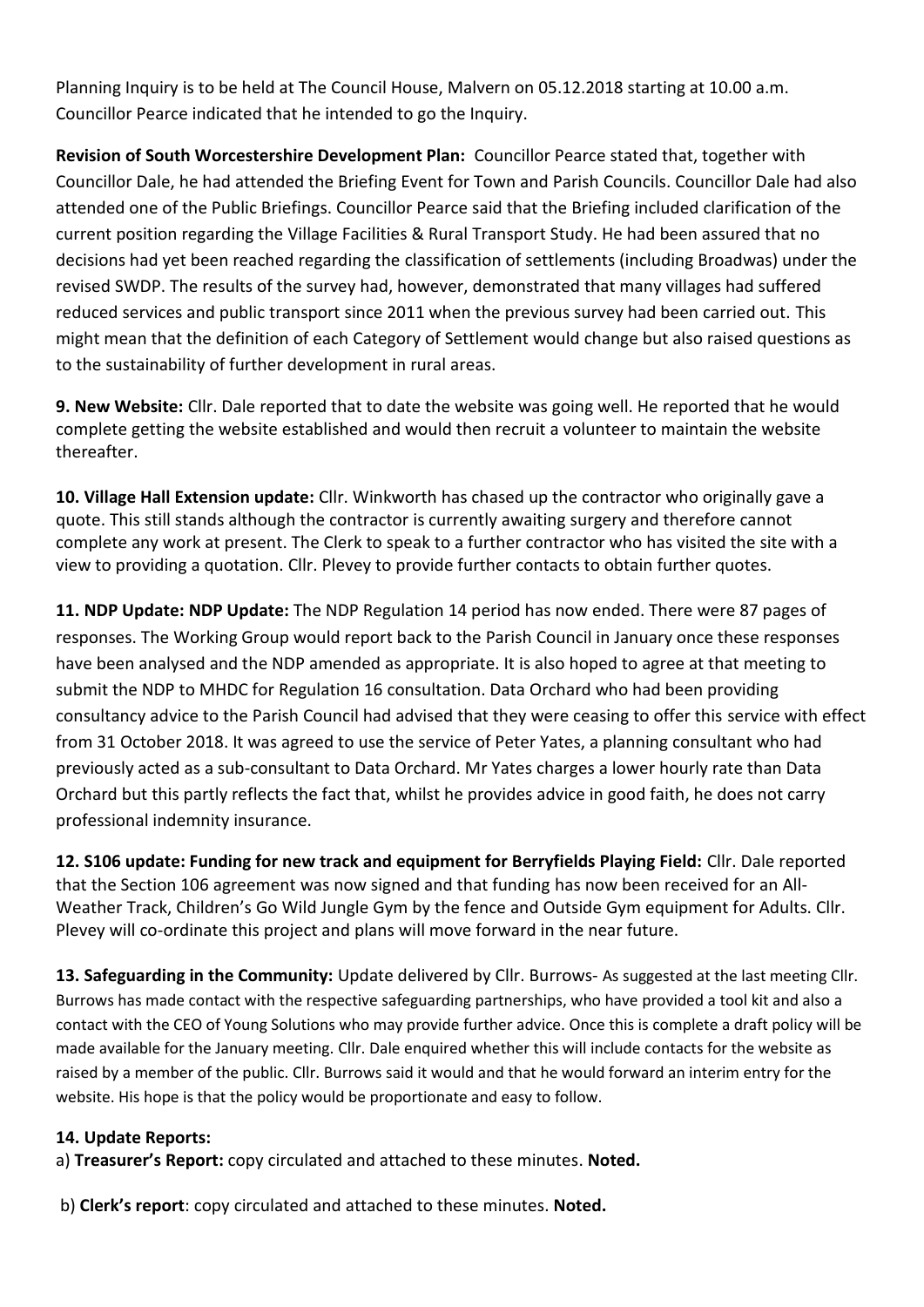c) **PLO report** copy circulated and attached to these minutes. **Noted.**

## **15. Councillors' Reports and Items for Future Agenda**: None

## **17. Date of next meeting: January 14 th 2019 at Broadwas Village Hall at 7.30pm**

Signed Chairman………………………………………………. date…………………………………..

## **4. Cllr. Grove – WCC Report.**

OPEN FOR BUSINESS. - Work on the new Worcestershire Parkway Railway Station is progressing well with external steelworks and glazing nearly finished. We have just released a 'fly through' drone footage video that shows the very first look inside the building. Here is the link to the video: <https://youtu.be/I9fm4ThJ2GE>

Later this month, work starts to install the 3 platforms. Following installation of the platforms, work will then concentrate early on paving the car park and the landscaping and planting around the site.

CHILDREN AND FAMILIES.- A Cabinet paper is set to be published next week on proposals to widen the scope of services and responsibility transferring into **Worcestershire Children First**.

The rationale behind proposing a wider scope is to strengthen the focus on improving outcomes for children and young people as Worcestershire Children First will have a single focus on children and young people. With a broader scope, this focus will cover the full range of services for children and young people thus supporting a more inclusive and integrated approach. The proposals will be considered by the Council's Cabinet on 15 November.

Ofsted inspectors have found further evidence of improvement in our children social care services. In a letter published by Ofsted, inspectors describe how the quality of support offered to children in care has improved. Inspectors also report how social work practice has got better and that legal processes and care proceedings are being used effectively.

HEALTH AND WELLBEING- The Council is supporting the NHS' **'Keep Antibiotics Working'** campaign.

Antibiotics are essential to treat serious bacterial infections but they are frequently being used to treat illnesses, such as coughs, earache and sore throats that can get better by themselves. Taking antibiotics encourages harmful bacteria that live inside you to become resistant. That means that antibiotics may not work when you really need them.

For further information on antibiotic resistance visit: [nhs.uk/antibiotics](https://www.nhs.uk/conditions/antibiotics/)

The celebrations around adult social care at 70 are continuing. In November the Council is partnering with Worcestershire Association of Carers to host a birthday party and to thank carers for the contribution that they make.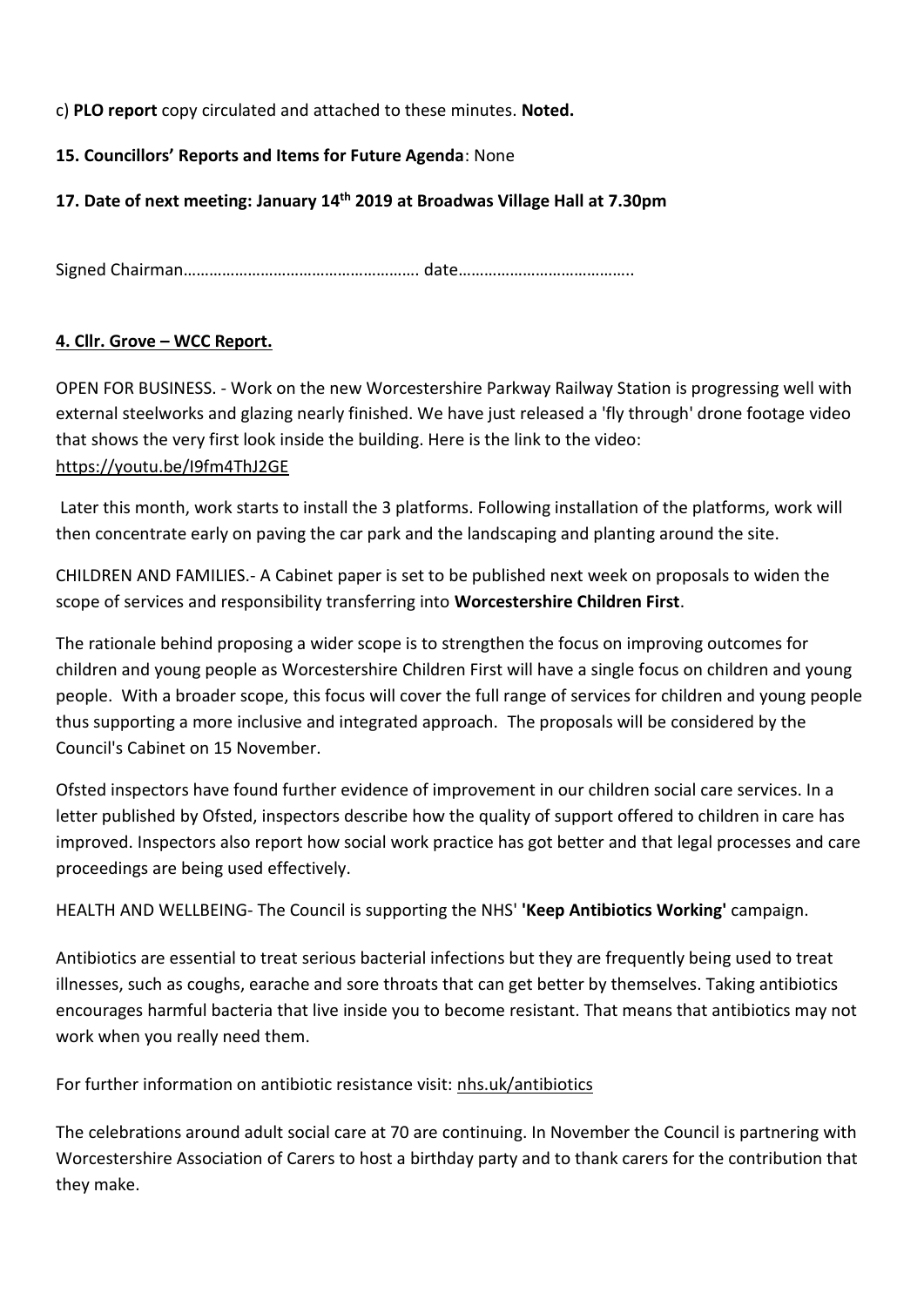THE ENVIROMENT- The Council's road gritting teams are back in action. Crews have officially been on standby since 15<sup>th</sup> October. In preparation for the colder months, our six highways depots have been fully stocked with more than 14,000 tonnes of rock salt ready to be spread on the county's roads.

The Council's technologically advanced fleet of 30 gritting vehicles all have GPS tracking devices and are equipped with brine sprayers to ensure that the salt sprayed on the county's roads is used to maximum efficiency.

Our highways Twitter account **@WorcsTravel** is now in **#GritterTwitter** mode and gives daily updates on our gritting plans.

Flood risk management in the county has received a £500,000 funding investment from the Government.

Worcestershire is one of 26 Catchment Scale projects in England to be funded by a recent £15m DEFRA allocation for Natural Flood Management (NFM) projects. The project in Worcestershire will focus on three core areas: **Dowles Brook** in the Wyre Forest, **Barbourne Brook** in Worcester City and a cluster of **River Avon** tributaries which includes the **Badsey Brook**, **Merry Brook** and the **River Isbourne**.

WCC NEWS- The Council has recently announced a Voluntary Redundancy Scheme to make in-year savings to help meet the current financial challenges. All Council staff are entitled to apply although there are a number of exempt roles. Where approved, staff will leave the Council before March 31, 2019.

The Council's **Skills and Investment team** has been awarded £1.4 million from European Structural and Investment Funds to promote apprenticeships in Worcestershire.

For more information visit the **[Worcestershire Apprenticeships website](http://worcsapprenticeships.org.uk/)**.

## **14A. Treasurer's Report.**

| Payee                      | <b>Description</b>                                                                                                    | <b>TOTAL</b> | Payment          |              |
|----------------------------|-----------------------------------------------------------------------------------------------------------------------|--------------|------------------|--------------|
| RJC Landscaping            | Mow grass bank 24th<br>Sept/8th Oct                                                                                   | 54.00        | <b>PAID BACS</b> |              |
| <b>HMRC</b>                | Tax Deductions Oct                                                                                                    | 76.00        | Cheque 1184      |              |
| Carole Hirst               | Clerk Salary Oct                                                                                                      | 303.71       | cheque 1183      | <b>TOTAL</b> |
| Carole Hirst               | Clerk Expenses from Oct<br>8th to Nov 12th                                                                            | 59.90        | cheque 1183      | £<br>363.61  |
| <b>Keith Brooks</b>        | work carried out 10th<br>June 2018 (initially paid<br>July 18- cheque lost by<br>Lloyds Bank who<br>recredited B&CPC) | 150.00       | Cheque 1182      |              |
| Wyre Piddle Parish Council | Laserjet ink shared with<br>4 other councils                                                                          | 23.25        | cheque 1185      |              |
| RJC Landscaping            | Mow grass bank<br>November                                                                                            | 54.00        | <b>PAID</b>      |              |
| Mr. E. Dale                | Printing for NDP                                                                                                      | 66.80        | 1186             | <b>TOTAL</b> |
| Mr. E. Dale                | Phone expenses to deal<br>with Lloyds Bank                                                                            | 35.00        | 1186             | £<br>101.80  |
| R.B.L. Poppy Appeal        | Wreath for<br>remembrance                                                                                             | 18.00        | 1188             |              |

#### **Nov 12th 2018 Payments List**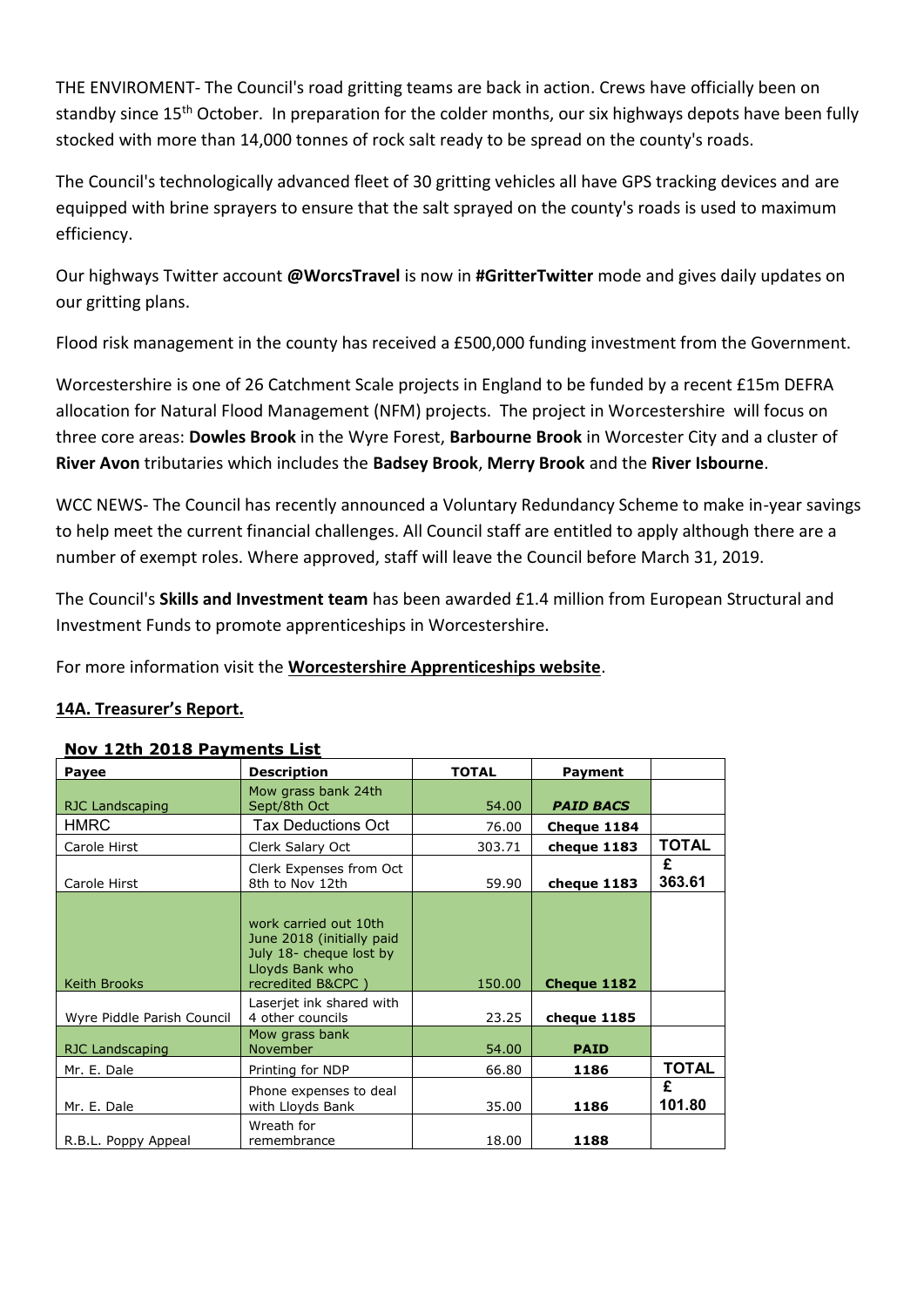| <b>GREEN REPRESENTS</b><br><b>PAID</b> |                                                                                                    |          |      |  |
|----------------------------------------|----------------------------------------------------------------------------------------------------|----------|------|--|
| <b>TOTALS</b>                          |                                                                                                    | 1,200.66 |      |  |
| P. Parkes                              | PLO, x 5 months, 3<br>bus shelter cleanse,<br>mow play area x 5,<br>empty bins 1 July to<br>11 Nov | 360.00   | 1187 |  |

**Receipts**

|                         |                  | £         |
|-------------------------|------------------|-----------|
| 15/10/2018              | MHDC S106        | 31,802.50 |
|                         |                  |           |
| 02/11/2018              | WCC (Lengthsman) | 195.00    |
|                         |                  | £         |
| 24/10/2018              | Lloyds Bank -    | 115.00    |
|                         |                  | £         |
| 24/10/2018              | Lloyds Bank -    | 115.00    |
|                         |                  | £         |
| <b>TOTAL Receipts</b>   |                  | 32,227.50 |
|                         |                  |           |
|                         |                  | £         |
| <b>Cash at the Bank</b> | 12/11/2018       | 98,783.61 |

It was further reported by Cllr. Pearce that Data Orchard, the Consultants advising and supporting Broadwas and Cotheridge Parish Council through the NHDP process have withdrawn from advising Parish Council's on NHDP's. Peter Yates who is working with Data Orchard has agreed to continue the work of Data Orchard independently. Cllr. Pearce to investigate whether it is permissible within the grant guidelines for NHDP for Broadwas and Cotheridge Parish Council to allocate the work to Peter Yates as Data Orchard were specified within the funding agreement.

- 1. Cllr. Downes Proposed and Cllr. Burrows Seconded that Peter Yates continue the work of Data Orchard subject to the funding agreement guidelines permitting this. All in favour.
- 2. Note that provision of £2000 to £4000 for 2019/20 be made to support NHDP should it be required.
- 3. The Clerk prepare and circulate a draft budget for 2019/20 to assist in budget setting at the next meeting in January 2019.